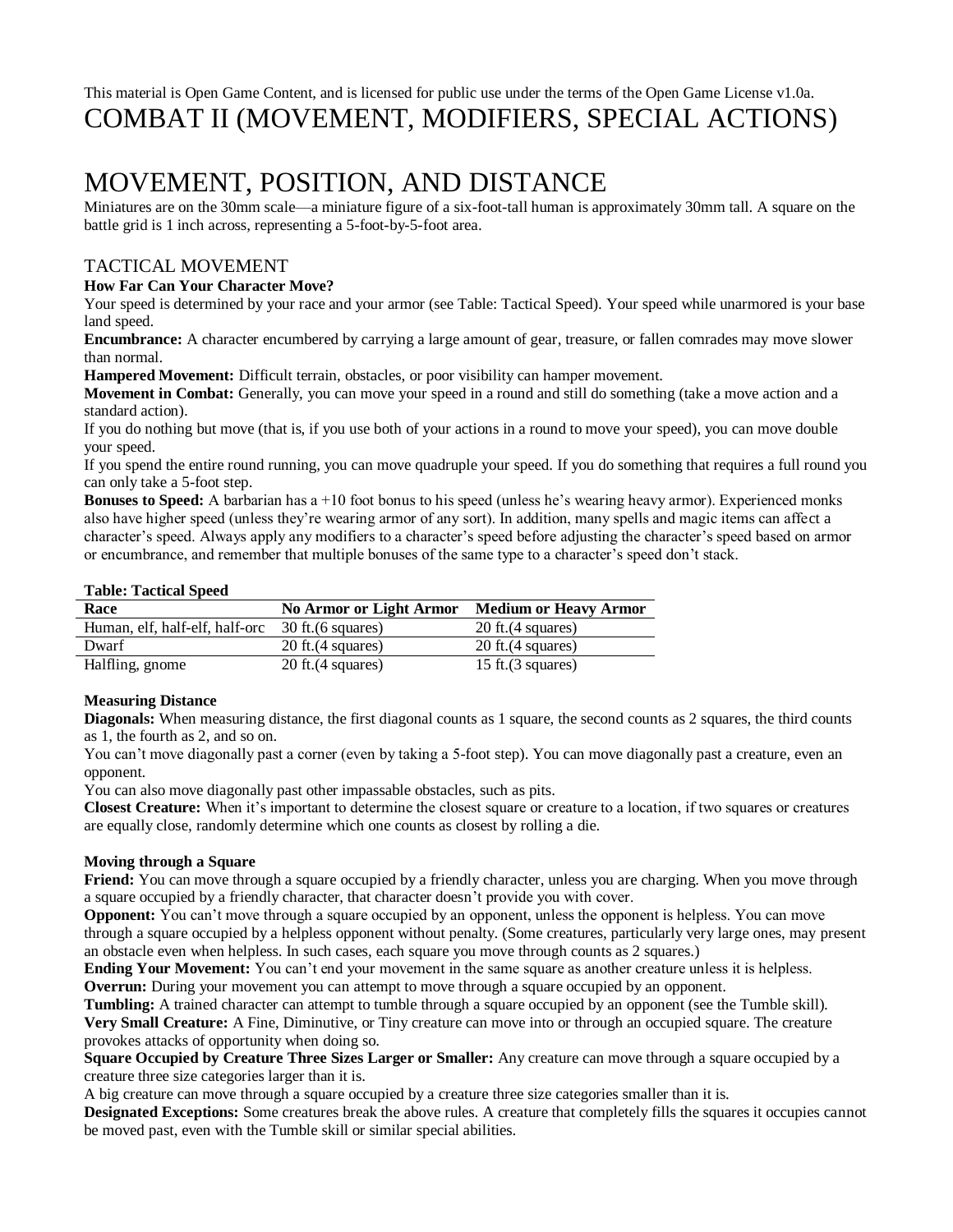### **Terrain and Obstacles**

**Difficult Terrain:** Difficult terrain hampers movement. Each square of difficult terrain counts as 2 squares of movement. (Each diagonal move into a difficult terrain square counts as 3 squares.) You can't run or charge across difficult terrain. If you occupy squares with different kinds of terrain, you can move only as fast as the most difficult terrain you occupy will allow.

Flying and incorporeal creatures are not hampered by difficult terrain.

**Obstacles:** Like difficult terrain, obstacles can hamper movement. If an obstacle hampers movement but doesn't completely block it each obstructed square or obstacle between squares counts as 2 squares of movement. You must pay this cost to cross the barrier, in addition to the cost to move into the square on the other side. If you don't have sufficient movement to cross the barrier and move into the square on the other side, you can't cross the barrier. Some obstacles may also require a skill check to cross.

On the other hand, some obstacles block movement entirely. A character can't move through a blocking obstacle. Flying and incorporeal creatures can avoid most obstacles

**Squeezing:** In some cases, you may have to squeeze into or through an area that isn't as wide as the space you take up. You can squeeze through or into a space that is at least half as wide as your normal space. Each move into or through a narrow space counts as if it were 2 squares, and while squeezed in a narrow space you take a  $-4$  penalty on attack rolls and a  $-4$ penalty to AC.

When a Large creature (which normally takes up four squares) squeezes into a space that's one square wide, the creature's miniature figure occupies two squares, centered on the line between the two squares. For a bigger creature, center the creature likewise in the area it squeezes into.

A creature can squeeze past an opponent while moving but it can't end its movement in an occupied square.

To squeeze through or into a space less than half your space's width, you must use the Escape Artist skill. You can't attack while using Escape Artist to squeeze through or into a narrow space, you take  $a - 4$  penalty to AC, and you lose any Dexterity bonus to AC.

#### **Special Movement Rules**

These rules cover special movement situations.

**Accidentally Ending Movement in an Illegal Space:** Sometimes a character ends its movement while moving through a space where it's not allowed to stop. When that happens, put your miniature in the last legal position you occupied, or the closest legal position, if there's a legal position that's closer.

**Double Movement Cost:** When your movement is hampered in some way, your movement usually costs double. For example, each square of movement through difficult terrain counts as 2 squares, and each diagonal move through such terrain counts as 3 squares (just as two diagonal moves normally do).

If movement cost is doubled twice, then each square counts as 4 squares (or as 6 squares if moving diagonally). If movement cost is doubled three times, then each square counts as 8 squares (12 if diagonal) and so on. This is an exception to the general rule that two doublings are equivalent to a tripling.

**Minimum Movement:** Despite penalties to movement, you can take a full-round action to move 5 feet (1 square) in any direction, even diagonally. (This rule doesn't allow you to move through impassable terrain or to move when all movement is prohibited.) Such movement provokes attacks of opportunity as normal (despite the distance covered, this move isn't a 5-foot step).

# BIG AND LITTLE CREATURES IN COMBAT

Creatures smaller than Small or larger than Medium have special rules relating to position.

**Tiny, Diminutive, and Fine Creatures:** Very small creatures take up less than 1 square of space. This means that more than one such creature can fit into a single square. A Tiny creature typically occupies a space only 2-1/2 feet across, so four can fit into a single square. Twenty-five Diminutive creatures or 100 Fine creatures can fit into a single square. Creatures that take up less than 1 square of space typically have a natural reach of 0 feet, meaning they can't reach into adjacent squares. They must enter an opponent's square to attack in melee. This provokes an attack of opportunity from the opponent. You can attack into your own square if you need to, so you can attack such creatures normally. Since they have no natural reach, they do not threaten the squares around them. You can move past them without provoking attacks of opportunity. They also can't flank an enemy.

**Large, Huge, Gargantuan, and Colossal Creatures:** Very large creatures take up more than 1 square.

Creatures that take up more than 1 square typically have a natural reach of 10 feet or more, meaning that they can reach targets even if they aren't in adjacent squares.

Unlike when someone uses a reach weapon, a creature with greater than normal natural reach (more than 5 feet) still threatens squares adjacent to it. A creature with greater than normal natural reach usually gets an attack of opportunity against you if you approach it, because you must enter and move within the range of its reach before you can attack it. (This attack of opportunity is not provoked if you take a 5-foot step.)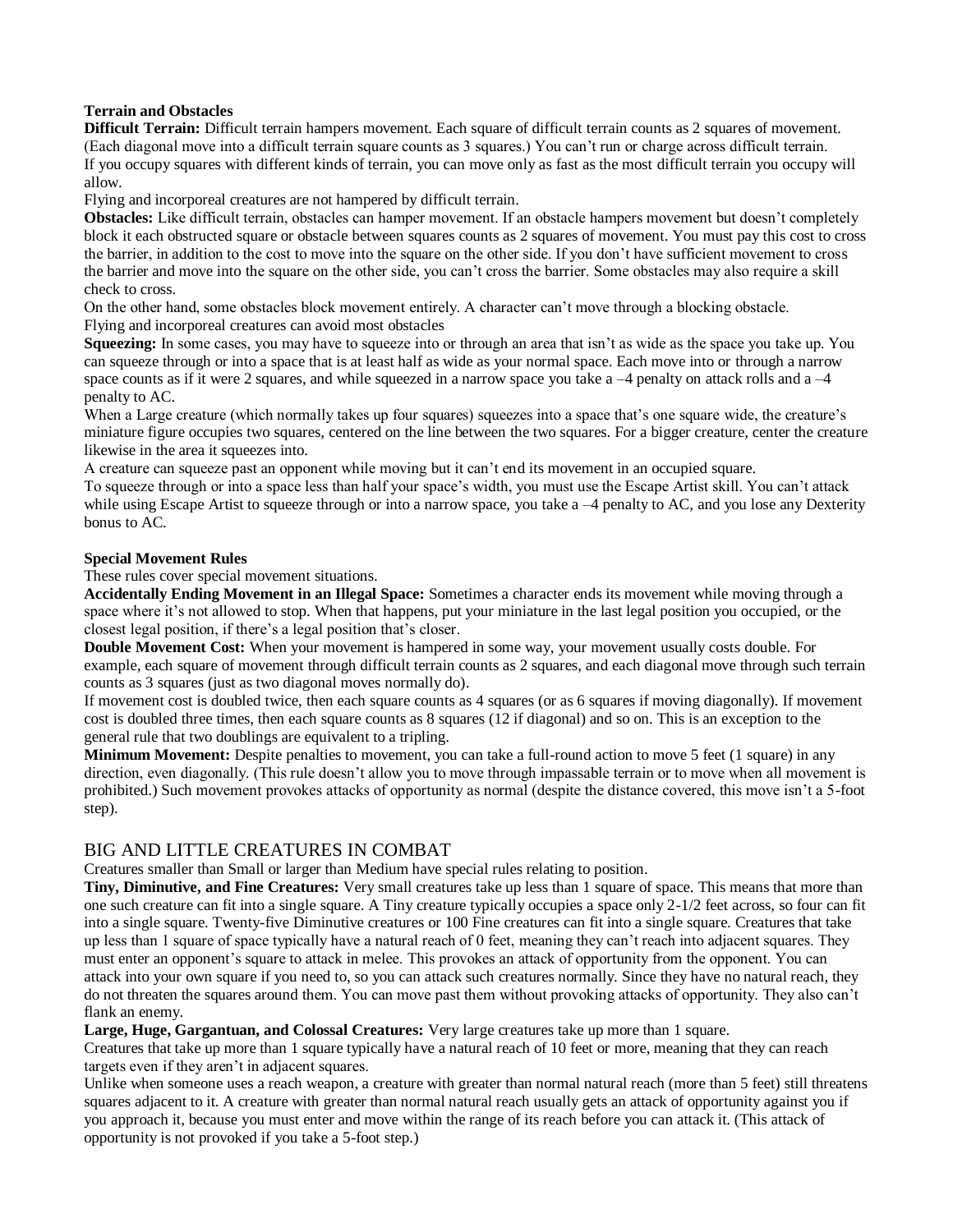Large or larger creatures using reach weapons can strike up to double their natural reach but can't strike at their natural reach or less.

| <b>Creature Size</b> | Space <sup>1</sup> | Natural Reach |
|----------------------|--------------------|---------------|
| Fine                 | $1/2$ ft.          |               |
| Diminutive           | $1 \text{ ft.}$    | 0             |
| Tiny                 | $2-1/2$ ft.        | 0             |
| Small                | 5 ft.              | 5 ft.         |
| Medium               | $5$ ft.            | 5 ft.         |
| Large (tall)         | 10 ft.             | 10 ft.        |
| Large (long)         | 10 ft.             | 5 ft.         |
| Huge (tall)          | $15$ ft.           | 15 ft.        |
| Huge (long)          | 15 ft.             | 10 ft.        |
| Gargantuan (tall)    | 20 ft.             | 20 ft.        |
| Gargantuan (long)    | 20 ft.             | 15 ft.        |
| Colossal (tall)      | 30 ft.             | 30 ft.        |
| Colossal (long)      | 30 ft.             | 20 ft.        |

# **Table: Creature Size and Scale**

1 These values are typical for creatures of the indicated size. Some exceptions exist.

# COMBAT MODIFIERS

# FAVORABLE AND UNFAVORABLE CONDITIONS

#### **Table: Attack Roll Modifiers**

| Attacker is               | <b>Melee</b>                                                                                                                                                                                                                                                                                                                                                                         | Ranged                   |
|---------------------------|--------------------------------------------------------------------------------------------------------------------------------------------------------------------------------------------------------------------------------------------------------------------------------------------------------------------------------------------------------------------------------------|--------------------------|
| Dazzled                   |                                                                                                                                                                                                                                                                                                                                                                                      | $\overline{\phantom{0}}$ |
| Entangled                 |                                                                                                                                                                                                                                                                                                                                                                                      |                          |
| Flanking defender         | $+2$                                                                                                                                                                                                                                                                                                                                                                                 |                          |
| Invisible                 |                                                                                                                                                                                                                                                                                                                                                                                      |                          |
| On higher ground          | $+$                                                                                                                                                                                                                                                                                                                                                                                  | $+()$                    |
| Prone                     |                                                                                                                                                                                                                                                                                                                                                                                      |                          |
| Shaken or frightened      |                                                                                                                                                                                                                                                                                                                                                                                      |                          |
| Squeezing through a space |                                                                                                                                                                                                                                                                                                                                                                                      |                          |
| $\overline{\phantom{a}}$  | $\overline{a}$ $\overline{a}$ $\overline{a}$ $\overline{a}$ $\overline{a}$ $\overline{a}$ $\overline{a}$ $\overline{a}$ $\overline{a}$ $\overline{a}$ $\overline{a}$ $\overline{a}$ $\overline{a}$ $\overline{a}$ $\overline{a}$ $\overline{a}$ $\overline{a}$ $\overline{a}$ $\overline{a}$ $\overline{a}$ $\overline{a}$ $\overline{a}$ $\overline{a}$ $\overline{a}$ $\overline{$ | .                        |

1 An entangled character also takes a –4 penalty to Dexterity, which may affect his attack roll.

2 The defender loses any Dexterity bonus to AC. This bonus doesn't apply if the target is blinded.

3 Most ranged weapons can't be used while the attacker is prone, but you can use a crossbow or shuriken while prone at no penalty.

#### **Table: Armor Class Modifiers**

| Defender is $\dots$                                  | <b>Melee</b>      | <b>Ranged</b> |
|------------------------------------------------------|-------------------|---------------|
| Behind cover                                         | $+4$              | $+4$          |
| <b>Blinded</b>                                       | $-2^{3}$          | $-2^1$        |
| Concealed or invisible                               | — See Concealment |               |
| Cowering                                             | $-2$              |               |
| Entangled                                            | $+0^{\circ}$      |               |
| Flat-footed (such as surprised, balancing, climbing) | $+01$             | $+01$         |
| Grappling (but attacker is not)                      | $+0^{\circ}$      | $+0^{1,3}$    |
| Helpless (such as paralyzed, sleeping, or bound)     |                   | $+0^4$        |
| Kneeling or sitting                                  | $-2$              | $+2$          |
| Pinned                                               |                   | $+04$         |
| Prone                                                |                   | $+4$          |
| Caussing through a space                             |                   |               |

Squeezing through a space  $-4$   $-4$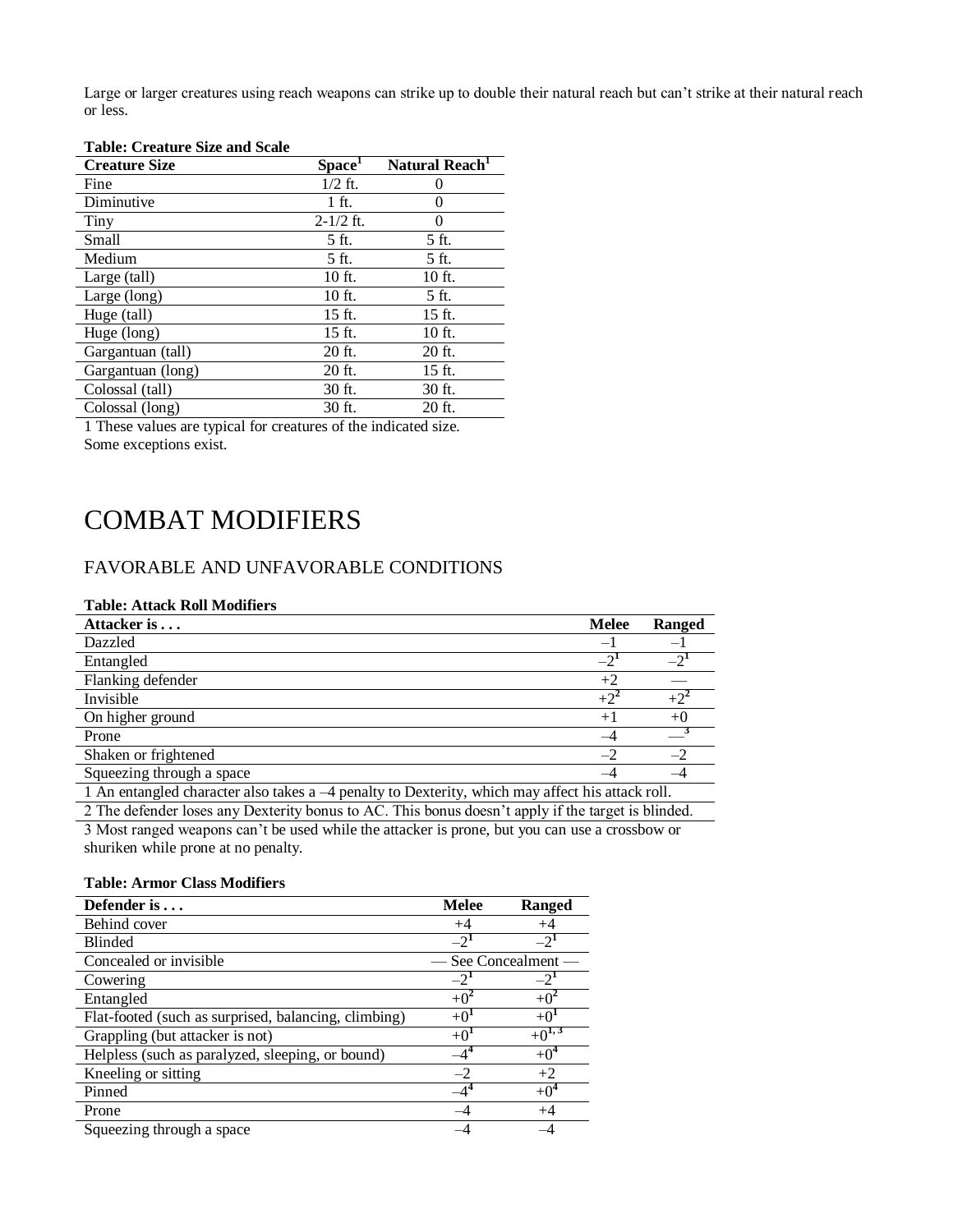| Stunned |  |
|---------|--|
|---------|--|

1 The defender loses any Dexterity bonus to AC.

2 An entangled character takes a –4 penalty to Dexterity.

3 Roll randomly to see which grappling combatant you strike. That defender loses any Dexterity bonus to AC.

4 Treat the defender's Dexterity as 0 (–5 modifier). Rogues can sneak attack helpless or pinned defenders.

### **COVER**

To determine whether your target has cover from your ranged attack, choose a corner of your square. If any line from this corner to any corner of the target's square passes through a square or border that blocks line of effect or provides cover, or through a square occupied by a creature, the target has cover (+4 to AC).

When making a melee attack against an adjacent target, your target has cover if any line from your square to the target's square goes through a wall (including a low wall). When making a melee attack against a target that isn't adjacent to you (such as with a reach weapon), use the rules for determining cover from ranged attacks.

**Low Obstacles and Cover:** A low obstacle (such as a wall no higher than half your height) provides cover, but only to creatures within 30 feet (6 squares) of it. The attacker can ignore the cover if he's closer to the obstacle than his target. **Cover and Attacks of Opportunity:** You can't execute an attack of opportunity against an opponent with cover relative to you.

**Cover and Reflex Saves:** Cover grants you a +2 bonus on Reflex saves against attacks that originate or burst out from a point on the other side of the cover from you. Note that spread effects can extend around corners and thus negate this cover bonus.

**Cover and Hide Checks:** You can use cover to make a Hide check. Without cover, you usually need concealment (see below) to make a Hide check.

**Soft Cover:** Creatures, even your enemies, can provide you with cover against ranged attacks, giving you a +4 bonus to AC. However, such soft cover provides no bonus on Reflex saves, nor does soft cover allow you to make a Hide check.

**Big Creatures and Cover:** Any creature with a space larger than 5 feet (1 square) determines cover against melee attacks slightly differently than smaller creatures do. Such a creature can choose any square that it occupies to determine if an opponent has cover against its melee attacks. Similarly, when making a melee attack against such a creature, you can pick any of the squares it occupies to determine if it has cover against you.

**Total Cover:** If you don't have line of effect to your target he is considered to have total cover from you. You can't make an attack against a target that has total cover.

**Varying Degrees of Cover:** In some cases, cover may provide a greater bonus to AC and Reflex saves. In such situations the normal cover bonuses to AC and Reflex saves can be doubled (to  $+8$  and  $+4$ , respectively). A creature with this improved cover effectively gains improved evasion against any attack to which the Reflex save bonus applies. Furthermore, improved cover provides a +10 bonus on Hide checks.

# CONCEALMENT

To determine whether your target has concealment from your ranged attack, choose a corner of your square. If any line from this corner to any corner of the target's square passes through a square or border that provides concealment, the target has concealment.

When making a melee attack against an adjacent target, your target has concealment if his space is entirely within an effect that grants concealment. When making a melee attack against a target that isn't adjacent to you use the rules for determining concealment from ranged attacks.

In addition, some magical effects provide concealment against all attacks, regardless of whether any intervening concealment exists.

**Concealment Miss Chance:** Concealment gives the subject of a successful attack a 20% chance that the attacker missed because of the concealment. If the attacker hits, the defender must make a miss chance percentile roll to avoid being struck. Multiple concealment conditions do not stack.

**Concealment and Hide Checks:** You can use concealment to make a Hide check. Without concealment, you usually need cover to make a Hide check.

**Total Concealment:** If you have line of effect to a target but not line of sight he is considered to have total concealment from you. You can't attack an opponent that has total concealment, though you can attack into a square that you think he occupies. A successful attack into a square occupied by an enemy with total concealment has a 50% miss chance (instead of the normal 20% miss chance for an opponent with concealment).

You can't execute an attack of opportunity against an opponent with total concealment, even if you know what square or squares the opponent occupies.

**Ignoring Concealment:** Concealment isn't always effective. A shadowy area or darkness doesn't provide any concealment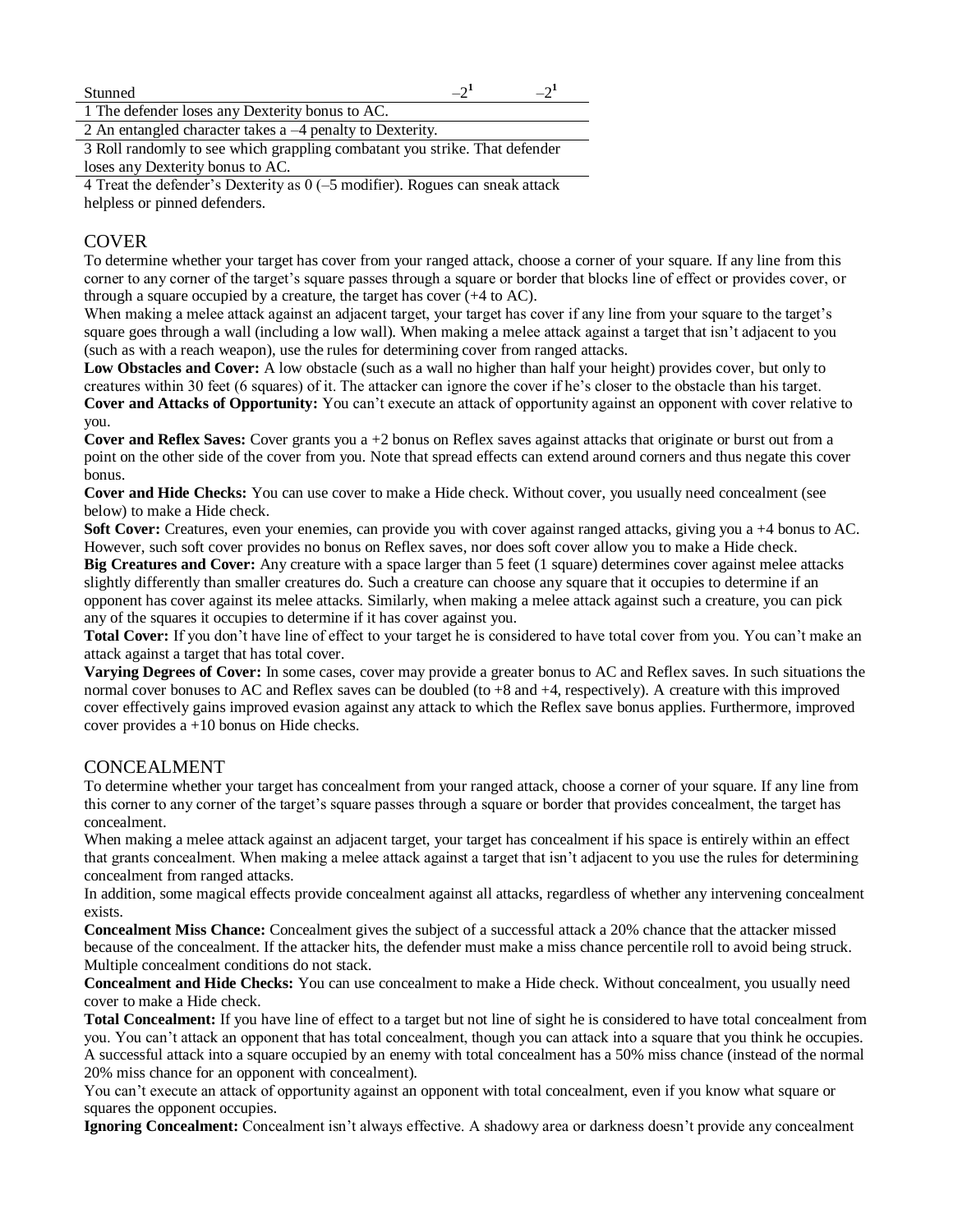against an opponent with darkvision. Characters with low-light vision can see clearly for a greater distance with the same light source than other characters. Although invisibility provides total concealment, sighted opponents may still make Spot checks to notice the location of an invisible character. An invisible character gains a +20 bonus on Hide checks if moving, or a +40 bonus on Hide checks when not moving (even though opponents can't see you, they might be able to figure out where you are from other visual clues).

**Varying Degrees of Concealment:** Certain situations may provide more or less than typical concealment, and modify the miss chance accordingly.

# FLANKING

When making a melee attack, you get a +2 flanking bonus if your opponent is threatened by a character or creature friendly to you on the opponent's opposite border or opposite corner.

When in doubt about whether two friendly characters flank an opponent in the middle, trace an imaginary line between the two friendly characters' centers. If the line passes through opposite borders of the opponent's space (including corners of those borders), then the opponent is flanked.

*Exception:* If a flanker takes up more than 1 square, it gets the flanking bonus if any square it occupies counts for flanking. Only a creature or character that threatens the defender can help an attacker get a flanking bonus. Creatures with a reach of 0 feet can't flank an opponent.

# HELPLESS DEFENDERS

A helpless opponent is someone who is bound, sleeping, paralyzed, unconscious, or otherwise at your mercy.

**Regular Attack:** A helpless character takes a –4 penalty to AC against melee attacks, but no penalty to AC against ranged attacks.

A helpless defender can't use any Dexterity bonus to AC. In fact, his Dexterity score is treated as if it were 0 and his Dexterity modifier to AC as if it were –5 (and a rogue can sneak attack him).

**Coup de Grace:** As a full-round action, you can use a melee weapon to deliver a coup de grace to a helpless opponent. You can also use a bow or crossbow, provided you are adjacent to the target.

You automatically hit and score a critical hit. If the defender survives the damage, he must make a Fortitude save (DC  $10 +$ damage dealt) or die. A rogue also gets her extra sneak attack damage against a helpless opponent when delivering a coup de grace.

Delivering a coup de grace provokes attacks of opportunity from threatening opponents.

You can't deliver a coup de grace against a creature that is immune to critical hits. You can deliver a coup de grace against a creature with total concealment, but doing this requires two consecutive full-round actions (one to "find" the creature once you've determined what square it's in, and one to deliver the coup de grace).

| Tadie: Special Attacks |                                                                    |
|------------------------|--------------------------------------------------------------------|
| <b>Special Attack</b>  | <b>Brief Description</b>                                           |
| Aid another            | Grant an ally $a + 2$ bonus on attacks or AC                       |
| Bull rush              | Push an opponent back 5 feet or more                               |
| Charge                 | Move up to twice your speed and attack with $+2$ bonus             |
| Disarm                 | Knock a weapon from your opponent's hands                          |
| Feint                  | Negate your opponent's Dex bonus to AC                             |
| Grapple                | Wrestle with an opponent                                           |
| Overrun                | Plow past or over an opponent as you move                          |
| Sunder                 | Strike an opponent's weapon or shield                              |
| Throw splash weapon    | Throw container of dangerous liquid at target                      |
| Trip                   | Trip an opponent                                                   |
| Turn (rebuke) undead   | Channel positive (or negative) energy to turn away (or awe) undead |
| Two-weanon fighting    | Fight with a weapon in each hand                                   |

# SPECIAL ATTACKS **Table: Special Attacks**

I wo-weapon fighting Fight with a weapon in each hand

# AID ANOTHER

In melee combat, you can help a friend attack or defend by distracting or interfering with an opponent. If you're in position to make a melee attack on an opponent that is engaging a friend in melee combat, you can attempt to aid your friend as a standard action. You make an attack roll against AC 10. If you succeed, your friend gains either a +2 bonus on his next attack roll against that opponent or a +2 bonus to AC against that opponent's next attack (your choice), as long as that attack comes before the beginning of your next turn. Multiple characters can aid the same friend, and similar bonuses stack.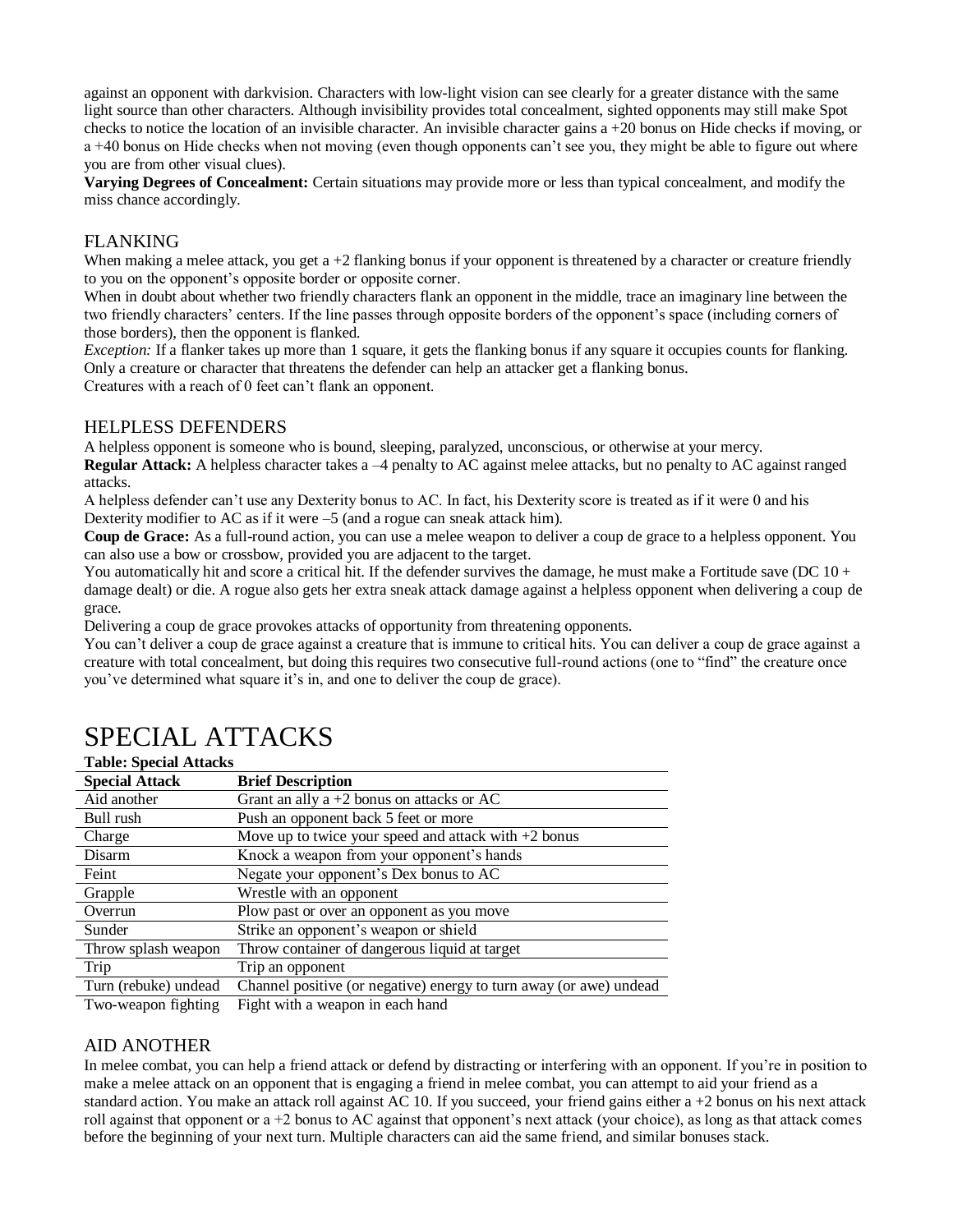You can also use this standard action to help a friend in other ways, such as when he is affected by a spell, or to assist another character's skill check.

# BULL RUSH

You can make a bull rush as a standard action (an attack) or as part of a charge (see Charge, below). When you make a bull rush, you attempt to push an opponent straight back instead of damaging him. You can only bull rush an opponent who is one size category larger than you, the same size, or smaller.

**Initiating a Bull Rush:** First, you move into the defender's space. Doing this provokes an attack of opportunity from each opponent that threatens you, including the defender. (If you have the Improved Bull Rush feat, you don't provoke an attack of opportunity from the defender.) Any attack of opportunity made by anyone other than the defender against you during a bull rush has a 25% chance of accidentally targeting the defender instead, and any attack of opportunity by anyone other than you against the defender likewise has a 25% chance of accidentally targeting you. (When someone makes an attack of opportunity, make the attack roll and then roll to see whether the attack went astray.)

Second, you and the defender make opposed Strength checks. You each add a +4 bonus for each size category you are larger than Medium or a –4 penalty for each size category you are smaller than Medium. You get a +2 bonus if you are charging. The defender gets a +4 bonus if he has more than two legs or is otherwise exceptionally stable.

**Bull Rush Results:** If you beat the defender's Strength check result, you push him back 5 feet. If you wish to move with the defender, you can push him back an additional 5 feet for each 5 points by which your check result is greater than the defender's check result. You can't, however, exceed your normal movement limit. (*Note:* The defender provokes attacks of opportunity if he is moved. So do you, if you move with him. The two of you do not provoke attacks of opportunity from each other, however.)

If you fail to beat the defender's Strength check result, you move 5 feet straight back to where you were before you moved into his space. If that space is occupied, you fall prone in that space.

# CHARGE

Charging is a special full-round action that allows you to move up to twice your speed and attack during the action. However, it carries tight restrictions on how you can move.

**Movement During a Charge:** You must move before your attack, not after. You must move at least 10 feet (2 squares) and may move up to double your speed directly toward the designated opponent.

You must have a clear path toward the opponent, and nothing can hinder your movement (such as difficult terrain or obstacles). Here's what it means to have a clear path. First, you must move to the closest space from which you can attack the opponent. (If this space is occupied or otherwise blocked, you can't charge.) Second, if any line from your starting space to the ending space passes through a square that blocks movement, slows movement, or contains a creature (even an ally), you can't charge. (Helpless creatures don't stop a charge.)

If you don't have line of sight to the opponent at the start of your turn, you can't charge that opponent.

You can't take a 5-foot step in the same round as a charge.

If you are able to take only a standard action or a move action on your turn, you can still charge, but you are only allowed to move up to your speed (instead of up to double your speed). You can't use this option unless you are restricted to taking only a standard action or move action on your turn.

**Attacking on a Charge:** After moving, you may make a single melee attack. You get a +2 bonus on the attack roll. and take a –2 penalty to your AC until the start of your next turn.

A charging character gets a +2 bonus on the Strength check made to bull rush an opponent (see Bull Rush, above). Even if you have extra attacks, such as from having a high enough base attack bonus or from using multiple weapons, you only get to make one attack during a charge.

**Lances and Charge Attacks:** A lance deals double damage if employed by a mounted character in a charge.

**Weapons Readied against a Charge:** Spears, tridents, and certain other piercing weapons deal double damage when readied (set) and used against a charging character.

# DISARM

As a melee attack, you may attempt to disarm your opponent. If you do so with a weapon, you knock the opponent's weapon out of his hands and to the ground. If you attempt the disarm while unarmed, you end up with the weapon in your hand. If you're attempting to disarm a melee weapon, follow the steps outlined here. If the item you are attempting to disarm isn't a melee weapon the defender may still oppose you with an attack roll, but takes a penalty and can't attempt to disarm you in return if your attempt fails.

**Step 1:** Attack of Opportunity. You provoke an attack of opportunity from the target you are trying to disarm. (If you have the Improved Disarm feat, you don't incur an attack of opportunity for making a disarm attempt.) If the defender's attack of opportunity deals any damage, your disarm attempt fails.

**Step 2:** Opposed Rolls. You and the defender make opposed attack rolls with your respective weapons. The wielder of a two-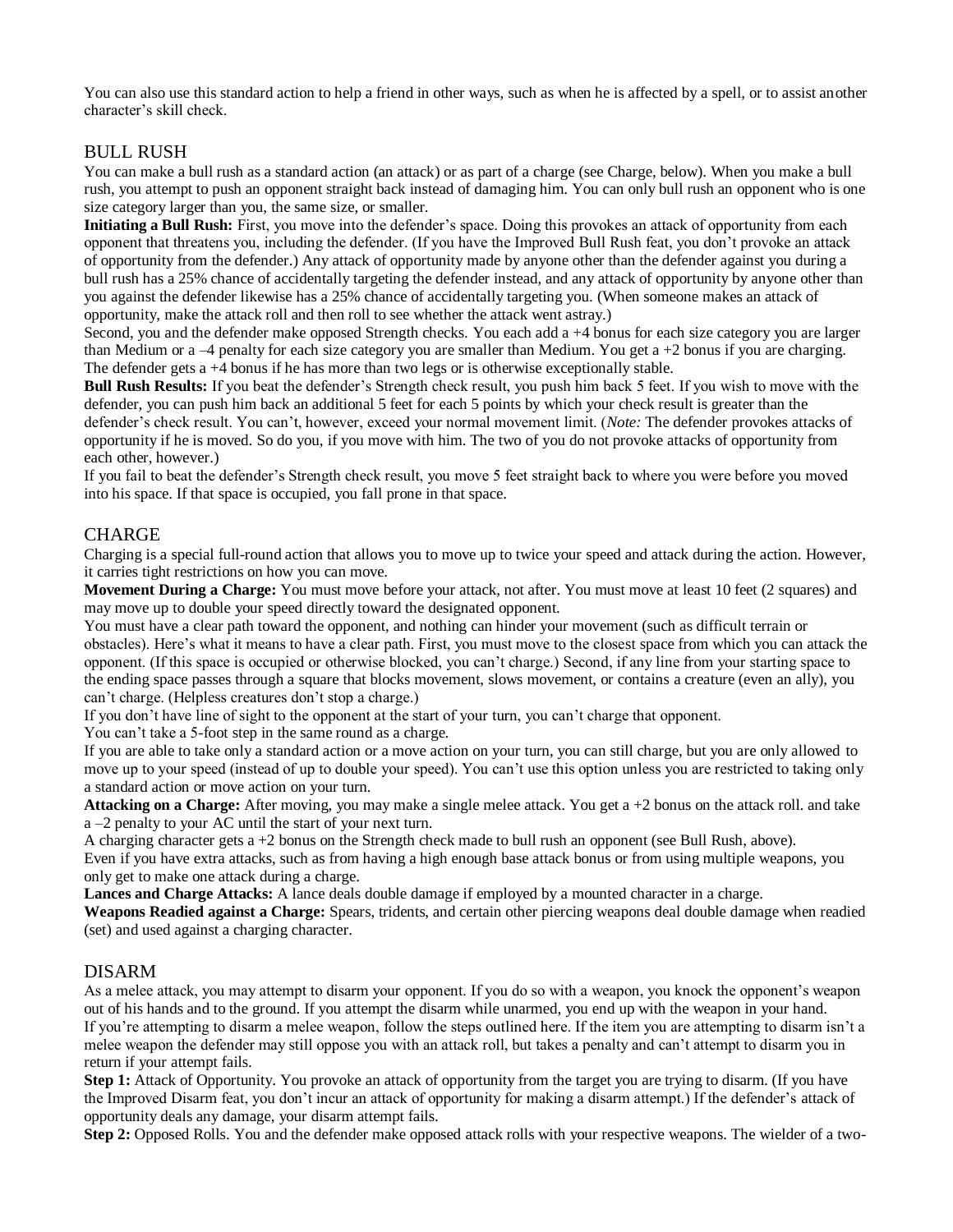handed weapon on a disarm attempt gets a +4 bonus on this roll, and the wielder of a light weapon takes a -4 penalty. (An unarmed strike is considered a light weapon, so you always take a penalty when trying to disarm an opponent by using an unarmed strike.) If the combatants are of different sizes, the larger combatant gets a bonus on the attack roll of +4 per difference in size category. If the targeted item isn't a melee weapon, the defender takes a –4 penalty on the roll.

**Step Three:** Consequences. If you beat the defender, the defender is disarmed. If you attempted the disarm action unarmed, you now have the weapon. If you were armed, the defender's weapon is on the ground in the defender's square. If you fail on the disarm attempt, the defender may immediately react and attempt to disarm you with the same sort of

opposed melee attack roll. His attempt does not provoke an attack of opportunity from you. If he fails his disarm attempt, you do not subsequently get a free disarm attempt against him.

*Note:* A defender wearing spiked gauntlets can't be disarmed. A defender using a weapon attached to a locked gauntlet gets a +10 bonus to resist being disarmed.

#### Grabbing Items

You can use a disarm action to snatch an item worn by the target. If you want to have the item in your hand, the disarm must be made as an unarmed attack.

If the item is poorly secured or otherwise easy to snatch or cut away the attacker gets  $a + 4$  bonus. Unlike on a normal disarm attempt, failing the attempt doesn't allow the defender to attempt to disarm you. This otherwise functions identically to a disarm attempt, as noted above.

You can't snatch an item that is well secured unless you have pinned the wearer (see Grapple). Even then, the defender gains a +4 bonus on his roll to resist the attempt.

### FEINT

Feinting is a standard action. To feint, make a Bluff check opposed by a Sense Motive check by your target. The target may add his base attack bonus to this Sense Motive check. If your Bluff check result exceeds your target's Sense Motive check result, the next melee attack you make against the target does not allow him to use his Dexterity bonus to AC (if any). This attack must be made on or before your next turn.

When feinting in this way against a nonhumanoid you take a  $-4$  penalty. Against a creature of animal Intelligence (1 or 2), you take a –8 penalty. Against a nonintelligent creature, it's impossible.

Feinting in combat does not provoke attacks of opportunity.

**Feinting as a Move Action:** With the Improved Feint feat, you can attempt a feint as a move action instead of as a standard action.

# GRAPPLE

#### Grapple Checks

Repeatedly in a grapple, you need to make opposed grapple checks against an opponent. A grapple check is like a melee attack roll. Your attack bonus on a grapple check is: Base attack bonus + Strength modifier + special size modifier **Special Size Modifier:** The special size modifier for a grapple check is as follows: Colossal +16, Gargantuan +12, Huge +8, Large +4, Medium +0, Small -4, Tiny -8, Diminutive -12, Fine -16. Use this number in place of the normal size modifier you use when making an attack roll.

#### Starting a Grapple

To start a grapple, you need to grab and hold your target. Starting a grapple requires a successful melee attack roll. If you get multiple attacks, you can attempt to start a grapple multiple times (at successively lower base attack bonuses).

**Step 1:** Attack of Opportunity. You provoke an attack of opportunity from the target you are trying to grapple. If the attack of opportunity deals damage, the grapple attempt fails. (Certain monsters do not provoke attacks of opportunity when they attempt to grapple, nor do characters with the Improved Grapple feat.) If the attack of opportunity misses or fails to deal damage, proceed to Step 2.

**Step 2:** Grab. You make a melee touch attack to grab the target. If you fail to hit the target, the grapple attempt fails. If you succeed, proceed to Step 3.

**Step 3:** Hold. Make an opposed grapple check as a free action.

If you succeed, you and your target are now grappling, and you deal damage to the target as if with an unarmed strike. If you lose, you fail to start the grapple. You automatically lose an attempt to hold if the target is two or more size categories larger than you are.

In case of a tie, the combatant with the higher grapple check modifier wins. If this is a tie, roll again to break the tie. **Step 4:** Maintain Grapple. To maintain the grapple for later rounds, you must move into the target's space. (This movement is free and doesn't count as part of your movement in the round.)

Moving, as normal, provokes attacks of opportunity from threatening opponents, but not from your target.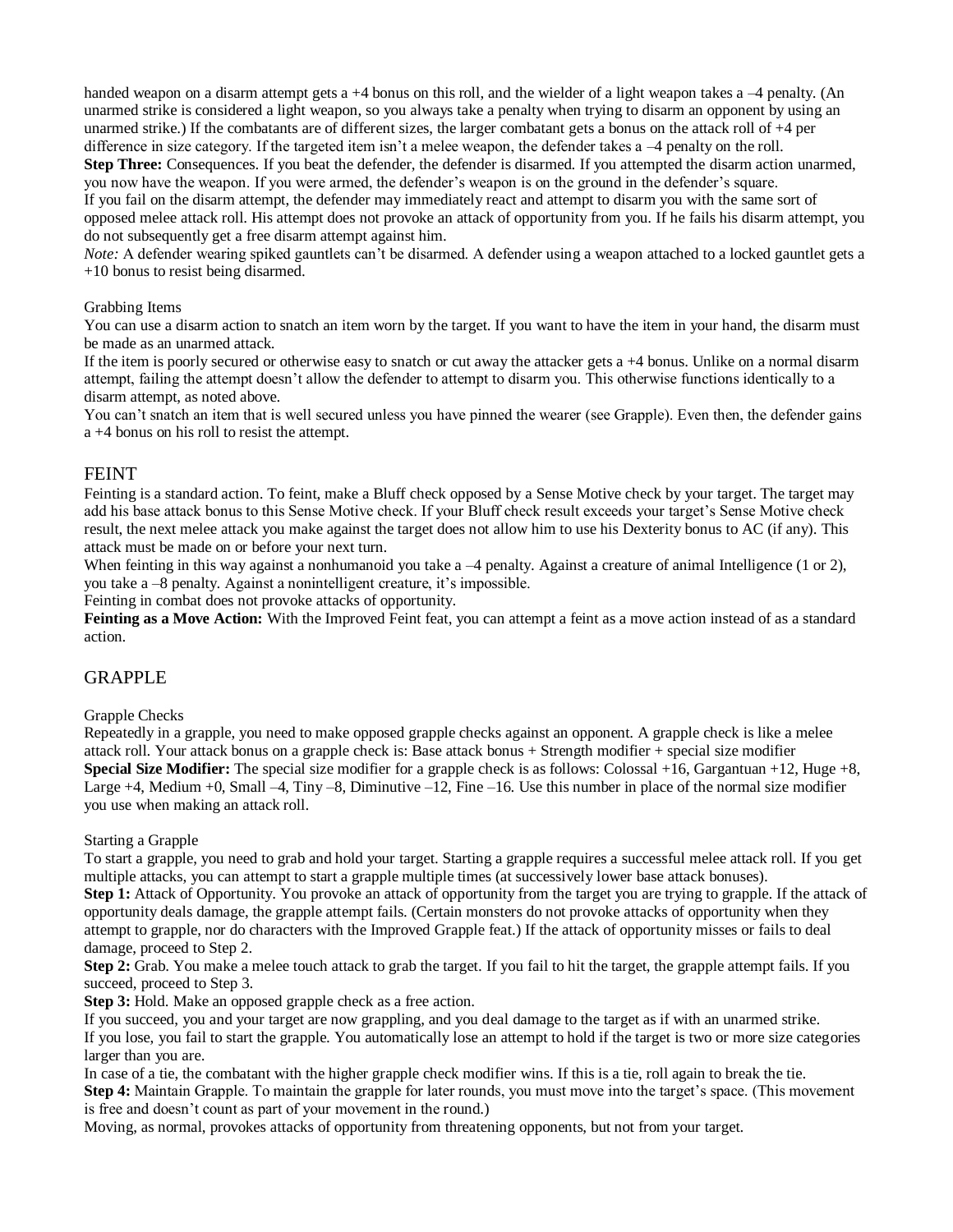If you can't move into your target's space, you can't maintain the grapple and must immediately let go of the target. To grapple again, you must begin at Step 1.

Grappling Consequences

While you're grappling, your ability to attack others and defend yourself is limited.

**No Threatened Squares:** You don't threaten any squares while grappling.

**No Dexterity Bonus:** You lose your Dexterity bonus to AC (if you have one) against opponents you aren't grappling. (You can still use it against opponents you are grappling.)

**No Movement:** You can't move normally while grappling. You may, however, make an opposed grapple check (see below) to move while grappling.

If You're Grappling

When you are grappling (regardless of who started the grapple), you can perform any of the following actions. Some of these actions take the place of an attack (rather than being a standard action or a move action). If your base attack bonus allows you multiple attacks, you can attempt one of these actions in place of each of your attacks, but at successively lower base attack bonuses.

**Activate a Magic Item:** You can activate a magic item, as long as the item doesn't require a spell completion trigger. You don't need to make a grapple check to activate the item.

**Attack Your Opponent:** You can make an attack with an unarmed strike, natural weapon, or light weapon against another character you are grappling. You take a –4 penalty on such attacks.

You can't attack with two weapons while grappling, even if both are light weapons.

**Cast a Spell:** You can attempt to cast a spell while grappling or even while pinned (see below), provided its casting time is no more than 1 standard action, it has no somatic component, and you have in hand any material components or focuses you might need. Any spell that requires precise and careful action is impossible to cast while grappling or being pinned. If the spell is one that you can cast while grappling, you must make a Concentration check ( $DC 20 + spell level$ ) or lose the spell. You don't have to make a successful grapple check to cast the spell.

**Damage Your Opponent:** While grappling, you can deal damage to your opponent equivalent to an unarmed strike. Make an opposed grapple check in place of an attack. If you win, you deal nonlethal damage as normal for your unarmed strike (1d3 points for Medium attackers or 1d2 points for Small attackers, plus Strength modifiers). If you want to deal lethal damage, you take a –4 penalty on your grapple check.

*Exception:* Monks deal more damage on an unarmed strike than other characters, and the damage is lethal. However, they can choose to deal their damage as nonlethal damage when grappling without taking the usual –4 penalty for changing lethal damage to nonlethal damage.

**Draw a Light Weapon:** You can draw a light weapon as a move action with a successful grapple check.

**Escape from Grapple:** You can escape a grapple by winning an opposed grapple check in place of making an attack. You can make an Escape Artist check in place of your grapple check if you so desire, but this requires a standard action. If more than one opponent is grappling you, your grapple check result has to beat all their individual check results to escape. (Opponents don't have to try to hold you if they don't want to.) If you escape, you finish the action by moving into any space adjacent to your opponent(s).

**Move:** You can move half your speed (bringing all others engaged in the grapple with you) by winning an opposed grapple check. This requires a standard action, and you must beat all the other individual check results to move the grapple. *Note:* You get a +4 bonus on your grapple check to move a pinned opponent, but only if no one else is involved in the grapple.

**Retrieve a Spell Component:** You can produce a spell component from your pouch while grappling by using a full-round action. Doing so does not require a successful grapple check.

**Pin Your Opponent:** You can hold your opponent immobile for 1 round by winning an opposed grapple check (made in place of an attack). Once you have an opponent pinned, you have a few options available to you (see below).

**Break Another's Pin:** If you are grappling an opponent who has another character pinned, you can make an opposed grapple check in place of an attack. If you win, you break the hold that the opponent has over the other character. The character is still grappling, but is no longer pinned.

**Use Opponent's Weapon:** If your opponent is holding a light weapon, you can use it to attack him. Make an opposed grapple check (in place of an attack). If you win, make an attack roll with the weapon with a  $-4$  penalty (doing this doesn't require another action).

You don't gain possession of the weapon by performing this action.

#### If You're Pinning an Opponent

You can attempt to damage your opponent with an opposed grapple check, you can attempt to use your opponent's weapon against him, or you can attempt to move the grapple (all described above). At your option, you can prevent a pinned opponent from speaking.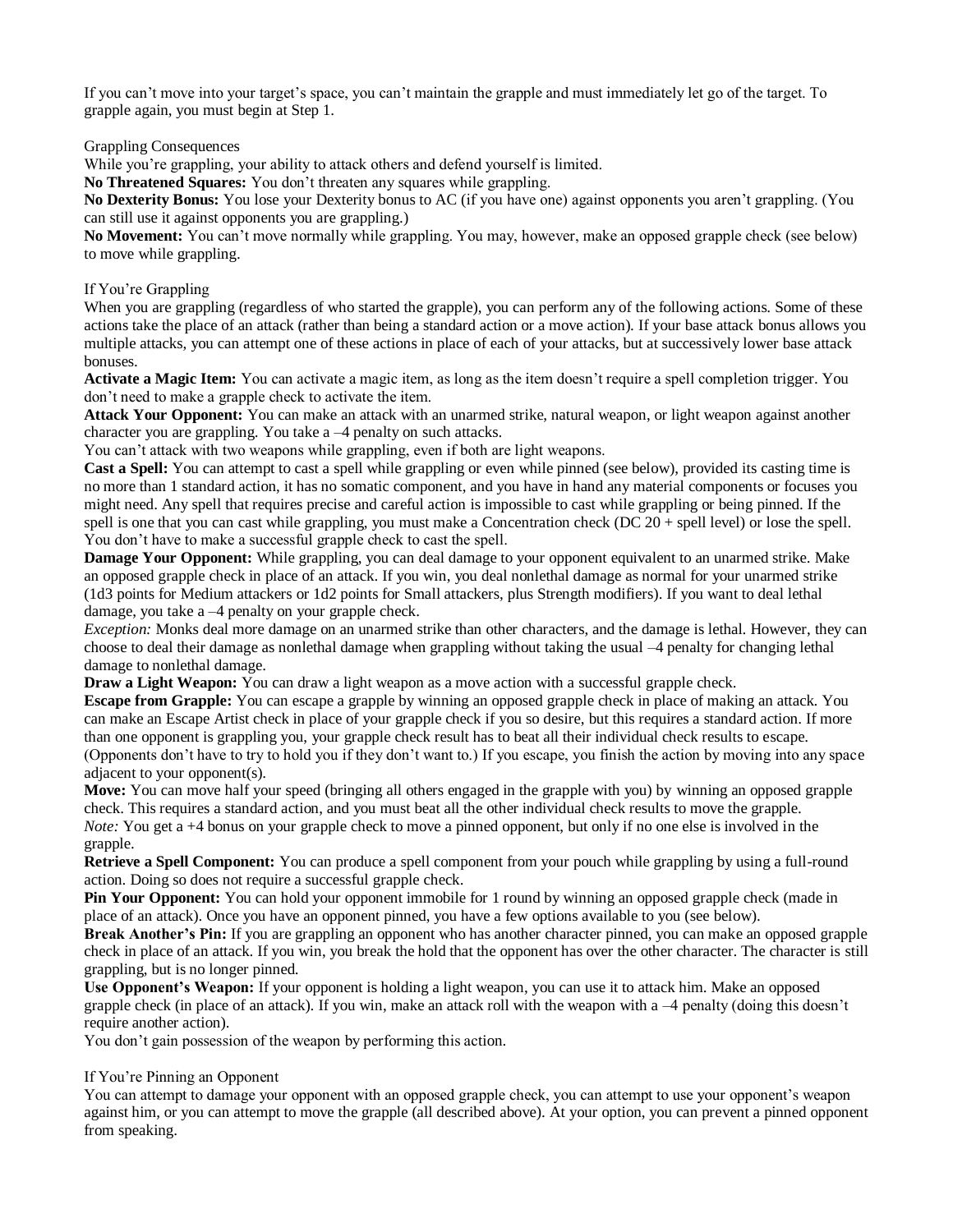You can use a disarm action to remove or grab away a well secured object worn by a pinned opponent, but he gets a  $+4$  bonus on his roll to resist your attempt (see Disarm).

You may voluntarily release a pinned character as a free action; if you do so, you are no longer considered to be grappling that character (and vice versa).

You can't draw or use a weapon (against the pinned character or any other character), escape another's grapple, retrieve a spell component, pin another character, or break another's pin while you are pinning an opponent.

#### If You're Pinned by an Opponent

When an opponent has pinned you, you are held immobile (but not helpless) for 1 round. While you're pinned, you take a -4 penalty to your AC against opponents other than the one pinning you. At your opponent's option, you may also be unable to speak. On your turn, you can try to escape the pin by making an opposed grapple check in place of an attack. You can make an Escape Artist check in place of your grapple check if you want, but this requires a standard action. If you win, you escape the pin, but you're still grappling.

#### Joining a Grapple

If your target is already grappling someone else, you can use an attack to start a grapple, as above, except that the target doesn't get an attack of opportunity against you, and your grab automatically succeeds. You still have to make a successful opposed grapple check to become part of the grapple.

If there are multiple opponents involved in the grapple, you pick one to make the opposed grapple check against.

#### Multiple Grapplers

Several combatants can be in a single grapple. Up to four combatants can grapple a single opponent in a given round. Creatures that are one or more size categories smaller than you count for half, creatures that are one size category larger than you count double, and creatures two or more size categories larger count quadruple.

When you are grappling with multiple opponents, you choose one opponent to make an opposed check against. The exception is an attempt to escape from the grapple; to successfully escape, your grapple check must beat the check results of each opponent.

### MOUNTED COMBAT

**Horses in Combat:** Warhorses and warponies can serve readily as combat steeds. Light horses, ponies, and heavy horses, however, are frightened by combat. If you don't dismount, you must make a DC 20 Ride check each round as a move action to control such a horse. If you succeed, you can perform a standard action after the move action. If you fail, the move action becomes a full round action and you can't do anything else until your next turn.

Your mount acts on your initiative count as you direct it. You move at its speed, but the mount uses its action to move. A horse (not a pony) is a Large creature and thus takes up a space 10 feet (2 squares) across. For simplicity, assume that you share your mount's space during combat.

**Combat while Mounted:** With a DC 5 Ride check, you can guide your mount with your knees so as to use both hands to attack or defend yourself. This is a free action.

When you attack a creature smaller than your mount that is on foot, you get the +1 bonus on melee attacks for being on higher ground. If your mount moves more than 5 feet, you can only make a single melee attack. Essentially, you have to wait until the mount gets to your enemy before attacking, so you can't make a full attack. Even at your mount's full speed, you don't take any penalty on melee attacks while mounted.

If your mount charges, you also take the AC penalty associated with a charge. If you make an attack at the end of the charge, you receive the bonus gained from the charge. When charging on horseback, you deal double damage with a lance (see Charge).

You can use ranged weapons while your mount is taking a double move, but at a  $-4$  penalty on the attack roll. You can use ranged weapons while your mount is running (quadruple speed), at a –8 penalty. In either case, you make the attack roll when your mount has completed half its movement. You can make a full attack with a ranged weapon while your mount is moving. Likewise, you can take move actions normally

**Casting Spells while Mounted:** You can cast a spell normally if your mount moves up to a normal move (its speed) either before or after you cast. If you have your mount move both before and after you cast a spell, then you're casting the spell while the mount is moving, and you have to make a Concentration check due to the vigorous motion (DC  $10 +$  spell level) or lose the spell. If the mount is running (quadruple speed), you can cast a spell when your mount has moved up to twice its speed, but your Concentration check is more difficult due to the violent motion (DC 15 + spell level).

**If Your Mount Falls in Battle:** If your mount falls, you have to succeed on a DC 15 Ride check to make a soft fall and take no damage. If the check fails, you take 1d6 points of damage.

**If You Are Dropped:** If you are knocked unconscious, you have a 50% chance to stay in the saddle (or 75% if you're in a military saddle). Otherwise you fall and take 1d6 points of damage.

Without you to guide it, your mount avoids combat.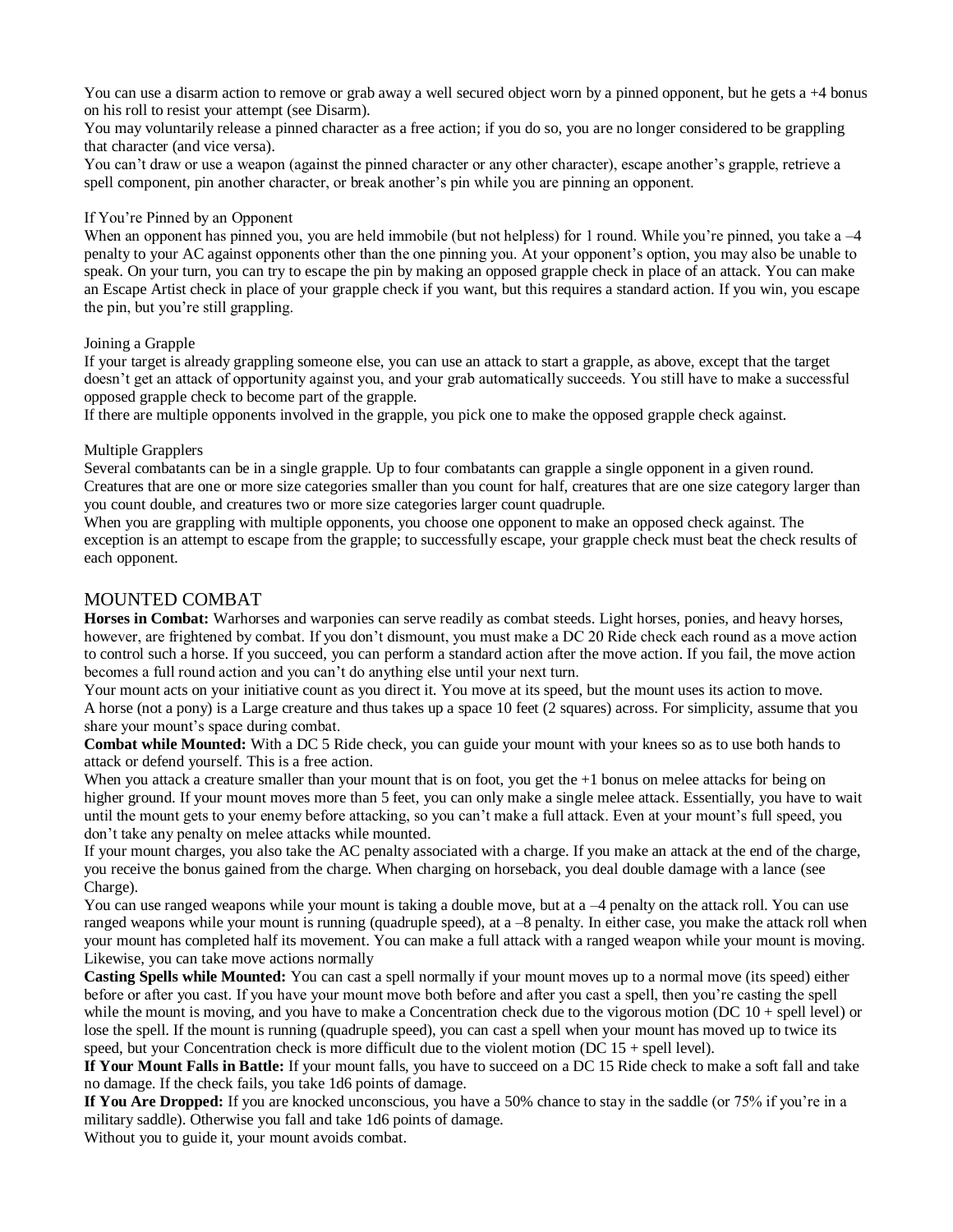# OVERRUN

You can attempt an overrun as a standard action taken during your move. (In general, you cannot take a standard action during a move; this is an exception.) With an overrun, you attempt to plow past or over your opponent (and move through his square) as you move. You can only overrun an opponent who is one size category larger than you, the same size, or smaller. You can make only one overrun attempt per round.

If you're attempting to overrun an opponent, follow these steps.

**Step 1:** Attack of Opportunity. Since you begin the overrun by moving into the defender's space, you provoke an attack of opportunity from the defender.

**Step 2:** Opponent Avoids? The defender has the option to simply avoid you. If he avoids you, he doesn't suffer any ill effect and you may keep moving (You can always move through a square occupied by someone who lets you by.) The overrun attempt doesn't count against your actions this round (except for any movement required to enter the opponent's square). If your opponent doesn't avoid you, move to Step 3.

**Step 3:** Opponent Blocks? If your opponent blocks you, make a Strength check opposed by the defender's Dexterity or Strength check (whichever ability score has the higher modifier). A combatant gets a +4 bonus on the check for every size category he is larger than Medium or a –4 penalty for every size category he is smaller than Medium. The defender gets a +4 bonus on his check if he has more than two legs or is otherwise more stable than a normal humanoid. If you win, you knock the defender prone. If you lose, the defender may immediately react and make a Strength check opposed by your Dexterity or Strength check (including the size modifiers noted above, but no other modifiers) to try to knock you prone.

**Step 4:** Consequences. If you succeed in knocking your opponent prone, you can continue your movement as normal. If you fail and are knocked prone in turn, you have to move 5 feet back the way you came and fall prone, ending your movement there. If you fail but are not knocked prone, you have to move 5 feet back the way you came, ending your movement there. If that square is occupied, you fall prone in that square.

**Improved Overrun:** If you have the Improved Overrun feat, your target may not choose to avoid you.

**Mounted Overrun (Trample):** If you attempt an overrun while mounted, your mount makes the Strength check to determine the success or failure of the overrun attack (and applies its size modifier, rather than yours). If you have the Trample feat and attempt an overrun while mounted, your target may not choose to avoid you, and if you knock your opponent prone with the overrun, your mount may make one hoof attack against your opponent.

#### **SUNDER**

You can use a melee attack with a slashing or bludgeoning weapon to strike a weapon or shield that your opponent is holding. If you're attempting to sunder a weapon or shield, follow the steps outlined here. (Attacking held objects other than weapons or shields is covered below.)

| <b>Weapon or Shield</b>        | <b>Hardness</b>      | HP <sup>1</sup> |
|--------------------------------|----------------------|-----------------|
| Light blade                    | 10                   | 2               |
| One-handed blade               | 10                   | 5               |
| Two-handed blade               | 10                   | 10              |
| Light metal-hafted weapon      | 10                   | 10              |
| One-handed metal-hafted weapon | 10                   | 20              |
| Light hafted weapon            | 5                    | 2               |
| One-handed hafted weapon       | 5                    |                 |
| Two-handed hafted weapon       | 5                    | 10              |
| Projectile weapon              | 5                    |                 |
| Armor                          | special <sup>2</sup> | armor bonus     |
|                                |                      | $x\Box 5$       |
| Buckler                        | 10                   | 5               |
| Light wooden shield            | 5                    |                 |
| Heavy wooden shield            | 5                    | 15              |
| Light steel shield             | 10                   | 10              |
| Heavy steel shield             | 10                   | 20              |
| Tower shield                   | 5                    | 20              |

| Table: Common Armor, Weapon, and Shield Hardness and Hit Points |  |  |  |  |  |  |
|-----------------------------------------------------------------|--|--|--|--|--|--|
|-----------------------------------------------------------------|--|--|--|--|--|--|

1 The hp value given is for Medium armor, weapons, and shields. Divide by 2 for each size category of the item smaller than Medium, or multiply it by 2 for each size category larger than Medium.

2 Varies by material.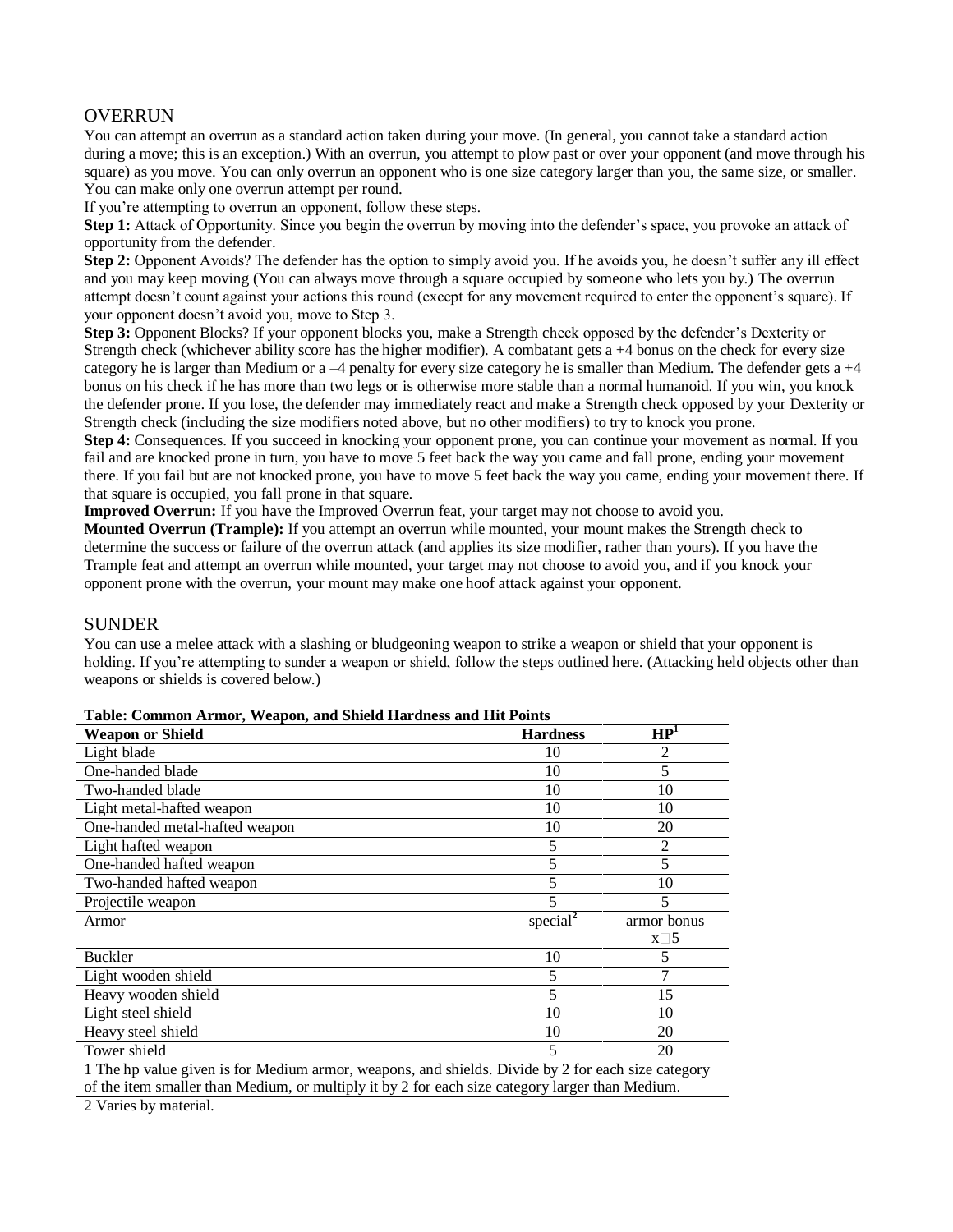**Step 1:** Attack of Opportunity. You provoke an attack of opportunity from the target whose weapon or shield you are trying to sunder. (If you have the Improved Sunder feat, you don't incur an attack of opportunity for making the attempt.) **Step 2:** Opposed Rolls. You and the defender make opposed attack rolls with your respective weapons. The wielder of a twohanded weapon on a sunder attempt gets  $a + 4$  bonus on this roll, and the wielder of a light weapon takes  $a - 4$  penalty. If the combatants are of different sizes, the larger combatant gets a bonus on the attack roll of +4 per difference in size category. **Step 3:** Consequences. If you beat the defender, roll damage and deal it to the weapon or shield. See Table: Common Armor, Weapon, and Shield Hardness and Hit Points to determine how much damage you must deal to destroy the weapon or shield. If you fail the sunder attempt, you don't deal any damage.

*Sundering a Carried or Worn Object:* You don't use an opposed attack roll to damage a carried or worn object. Instead, just make an attack roll against the object's AC. A carried or worn object's AC is equal to  $10 +$  its size modifier + the Dexterity modifier of the carrying or wearing character. Attacking a carried or worn object provokes an attack of opportunity just as attacking a held object does. To attempt to snatch away an item worn by a defender rather than damage it, see Disarm. You can't sunder armor worn by another character.

# THROW SPLASH WEAPON

A splash weapon is a ranged weapon that breaks on impact, splashing or scattering its contents over its target and nearby creatures or objects. To attack with a splash weapon, make a ranged touch attack against the target. Thrown weapons require no weapon proficiency, so you don't take the –4 nonproficiency penalty. A hit deals direct hit damage to the target, and splash damage to all creatures within 5 feet of the target.

You can instead target a specific grid intersection. Treat this as a ranged attack against AC 5. However, if you target a grid intersection, creatures in all adjacent squares are dealt the splash damage, and the direct hit damage is not dealt to any creature. (You can't target a grid intersection occupied by a creature, such as a Large or larger creature; in this case, you're aiming at the creature.)

If you miss the target (whether aiming at a creature or a grid intersection), roll 1d8. This determines the misdirection of the throw, with 1 being straight back at you and 2 through 8 counting clockwise around the grid intersection or target creature. Then, count a number of squares in the indicated direction equal to the range increment of the throw.

After you determine where the weapon landed, it deals splash damage to all creatures in adjacent squares.

# TRIP

You can try to trip an opponent as an unarmed melee attack. You can only trip an opponent who is one size category larger than you, the same size, or smaller.

**Making a Trip Attack:** Make an unarmed melee touch attack against your target. This provokes an attack of opportunity from your target as normal for unarmed attacks.

If your attack succeeds, make a Strength check opposed by the defender's Dexterity or Strength check (whichever ability score has the higher modifier). A combatant gets  $a + 4$  bonus for every size category he is larger than Medium or  $a - 4$  penalty for every size category he is smaller than Medium. The defender gets a +4 bonus on his check if he has more than two legs or is otherwise more stable than a normal humanoid. If you win, you trip the defender. If you lose, the defender may immediately react and make a Strength check opposed by your Dexterity or Strength check to try to trip you.

*Avoiding Attacks of Opportunity:* If you have the Improved Trip feat, or if you are tripping with a weapon (see below), you don't provoke an attack of opportunity for making a trip attack.

**Being Tripped (Prone):** A tripped character is prone. Standing up is a move action.

**Tripping a Mounted Opponent:** You may make a trip attack against a mounted opponent. The defender may make a Ride check in place of his Dexterity or Strength check. If you succeed, you pull the rider from his mount.

**Tripping with a Weapon:** Some weapons can be used to make trip attacks. In this case, you make a melee touch attack with the weapon instead of an unarmed melee touch attack, and you don't provoke an attack of opportunity.

If you are tripped during your own trip attempt, you can drop the weapon to avoid being tripped.

# TURN OR REBUKE UNDEAD

Good clerics and paladins and some neutral clerics can channel positive energy, which can halt, drive off (rout), or destroy undead.

Evil clerics and some neutral clerics can channel negative energy, which can halt, awe (rebuke), control (command), or bolster undead.

Regardless of the effect, the general term for the activity is "turning." When attempting to exercise their divine control over these creatures, characters make turning checks.

#### Turning Checks

Turning undead is a supernatural ability that a character can perform as a standard action. It does not provoke attacks of opportunity.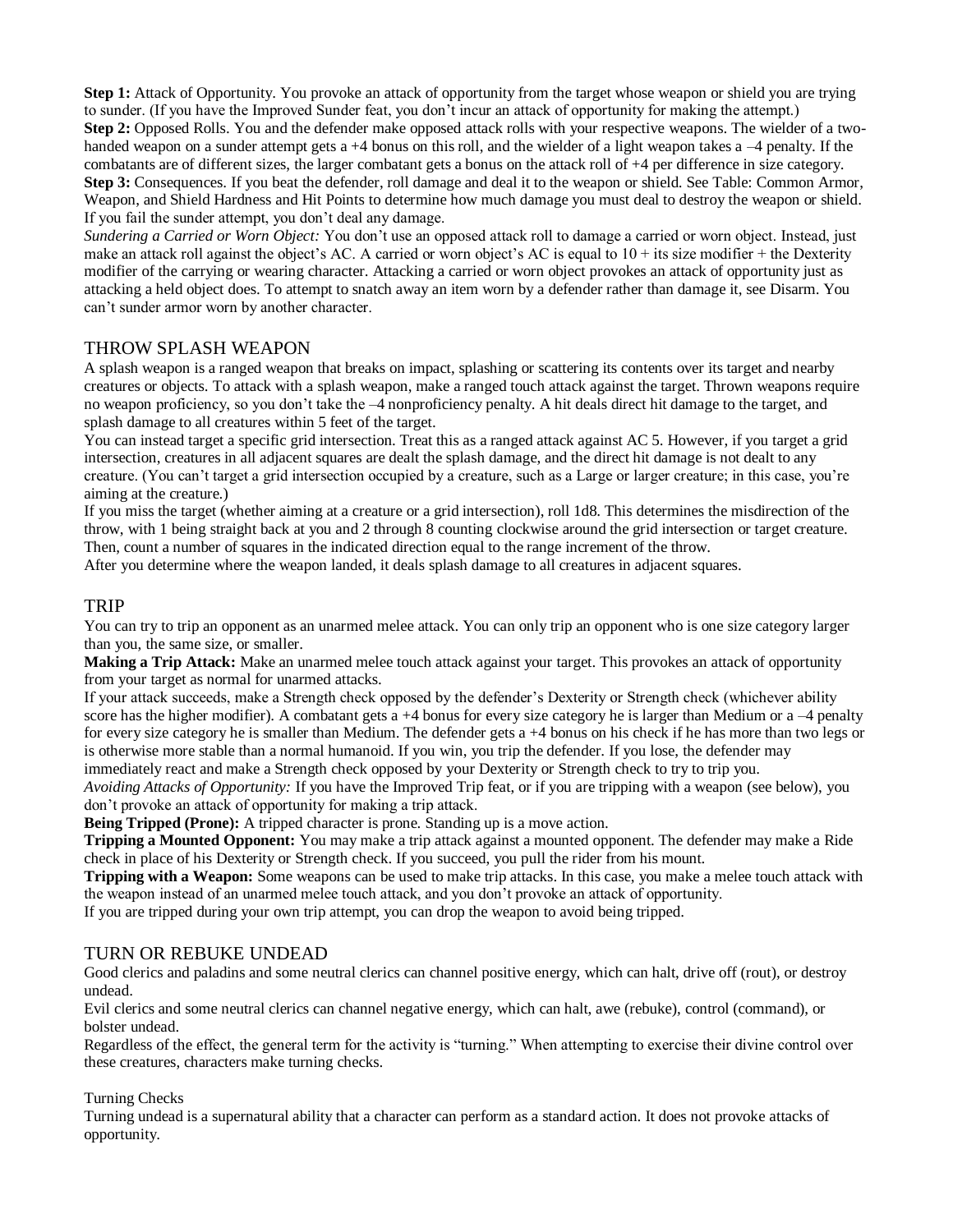You must present your holy symbol to turn undead. Turning is considered an attack.

**Times per Day:** You may attempt to turn undead a number of times per day equal to  $3 +$ your Charisma modifier. You can increase this number by taking the Extra Turning feat.

**Range:** You turn the closest turnable undead first, and you can't turn undead that are more than 60 feet away or that have total cover relative to you. You don't need line of sight to a target, but you do need line of effect.

**Turning Check:** The first thing you do is roll a turning check to see how powerful an undead creature you can turn. This is a Charisma check (1d20 + your Charisma modifier). Table: Turning Undead gives you the Hit Dice of the most powerful undead you can affect, relative to your level. On a given turning attempt, you can turn no undead creature whose Hit Dice exceed the result on this table.

**Turning Damage:** If your roll on Table: Turning Undead is high enough to let you turn at least some of the undead within 60 feet, roll 2d6 + your cleric level + your Charisma modifier for turning damage. That's how many total Hit Dice of undead you can turn.

If your Charisma score is average or low, it's possible to roll fewer Hit Dice of undead turned than indicated on Table: Turning Undead.

You may skip over already turned undead that are still within range, so that you do not waste your turning capacity on them. **Effect and Duration of Turning:** Turned undead flee from you by the best and fastest means available to them. They flee for 10 rounds (1 minute). If they cannot flee, they cower (giving any attack rolls against them a  $+2$  bonus). If you approach within 10 feet of them, however, they overcome being turned and act normally. (You can stand within 10 feet without breaking the turning effect—you just can't approach them.) You can attack them with ranged attacks (from at least 10 feet away), and others can attack them in any fashion, without breaking the turning effect.

**Destroying Undead:** If you have twice as many levels (or more) as the undead have Hit Dice, you destroy any that you would normally turn.

| rabic: raining chacad |                                    |
|-----------------------|------------------------------------|
| <b>Turning</b>        | <b>Most Powerful Undead</b>        |
| <b>Check Result</b>   | <b>Affected (Maximum Hit Dice)</b> |
| 0 or lower            | Cleric's level $-4$                |
| $1 - 3$               | Cleric's level $-3$                |
| $4 - 6$               | Cleric's level $-2$                |
| $7 - 9$               | Cleric's level $-1$                |
| $10 - 12$             | Cleric's level                     |
| $13 - 15$             | Cleric's level $+1$                |
| $16 - 18$             | Cleric's level $+2$                |
| $19 - 21$             | Cleric's level $+3$                |
| 22 or higher          | Cleric's level $+4$                |
|                       |                                    |

#### **Table: Turning Undead**

Evil Clerics and Undead

Evil clerics channel negative energy to rebuke (awe) or command (control) undead rather than channeling positive energy to turn or destroy them. An evil cleric makes the equivalent of a turning check. Undead that would be turned are rebuked instead, and those that would be destroyed are commanded.

**Rebuked:** A rebuked undead creature cowers as if in awe (attack rolls against the creature get a +2 bonus). The effect lasts 10 rounds.

**Commanded:** A commanded undead creature is under the mental control of the evil cleric. The cleric must take a standard action to give mental orders to a commanded undead. At any one time, the cleric may command any number of undead whose total Hit Dice do not exceed his level. He may voluntarily relinquish command on any commanded undead creature or creatures in order to command new ones.

**Dispelling Turning:** An evil cleric may channel negative energy to dispel a good cleric's turning effect. The evil cleric makes a turning check as if attempting to rebuke the undead. If the turning check result is equal to or greater than the turning check result that the good cleric scored when turning the undead, then the undead are no longer turned. The evil cleric rolls turning damage of 2d6 + cleric level + Charisma modifier to see how many Hit Dice worth of undead he can affect in this way (as if he were rebuking them).

**Bolstering Undead:** An evil cleric may also bolster undead creatures against turning in advance. He makes a turning check as if attempting to rebuke the undead, but the Hit Dice result on Table: Turning Undead becomes the undead creatures' effective Hit Dice as far as turning is concerned (provided the result is higher than the creatures' actual Hit Dice). The bolstering lasts 10 rounds. An evil undead cleric can bolster himself in this manner.

#### Neutral Clerics and Undead

A cleric of neutral alignment can either turn undead but not rebuke them, or rebuke undead but not turn them. See Turn or Rebuke Undead for more information.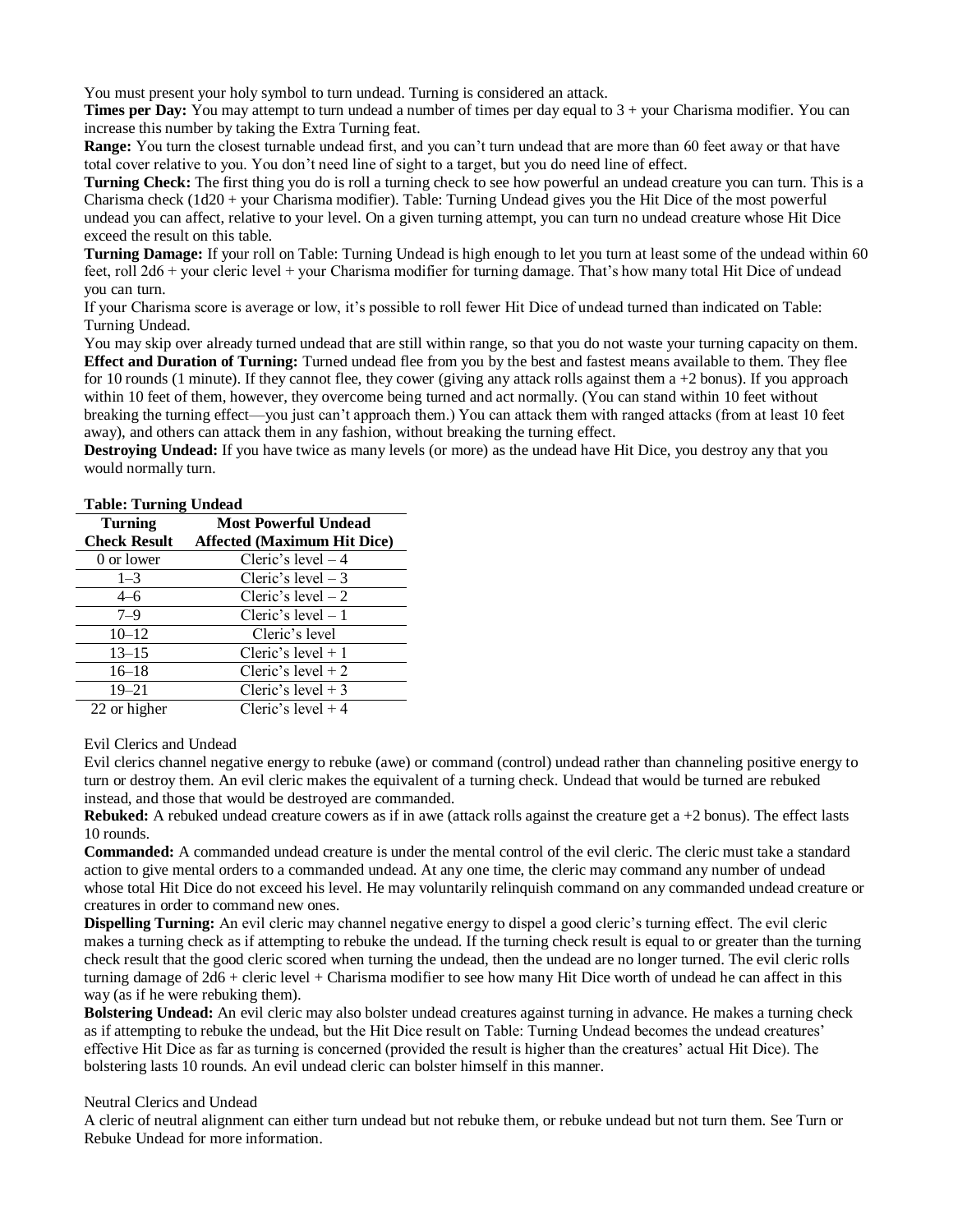Even if a cleric is neutral, channeling positive energy is a good act and channeling negative energy is evil.

Paladins and Undead

Beginning at 4th level, paladins can turn undead as if they were clerics of three levels lower than they actually are.

Turning Other Creatures Some clerics have the ability to turn creatures other than undead. The turning check result is determined as normal.

# TWO-WEAPON FIGHTING

If you wield a second weapon in your off hand, you can get one extra attack per round with that weapon. You suffer a –6 penalty with your regular attack or attacks with your primary hand and  $a - 10$  penalty to the attack with your off hand when you fight this way. You can reduce these penalties in two ways:

•If your off-hand weapon is light, the penalties are reduced by 2 each. (An unarmed strike is always considered light.) •The Two-Weapon Fighting feat lessens the primary hand penalty by 2, and the off-hand penalty by 6.

Table: Two-Weapon Fighting Penalties summarizes the interaction of all these factors.

#### **Table: Two-Weapon Fighting Penalties**

| <b>Circumstances</b>         | <b>Primary</b> | <b>Off Hand</b> |
|------------------------------|----------------|-----------------|
|                              | Hand           |                 |
| Normal penalties             |                | $-10$           |
| Off-hand weapon is light     |                |                 |
| Two-Weapon Fighting feat     |                |                 |
| Off-hand weapon is light and |                |                 |
|                              |                |                 |

Two-Weapon Fighting feat

**Double Weapons**: You can use a double weapon to make an extra attack with the off-hand end of the weapon as if you were fighting with two weapons. The penalties apply as if the off-hand end of the weapon were a light weapon.

**Thrown Weapons:** The same rules apply when you throw a weapon from each hand. Treat a dart or shuriken as a light weapon when used in this manner, and treat a bolas, javelin, net, or sling as a one-handed weapon.

# SPECIAL INITIATIVE ACTIONS

Here are ways to change when you act during combat by altering your place in the initiative order.

# DELAY

By choosing to delay, you take no action and then act normally on whatever initiative count you decide to act. When you delay, you voluntarily reduce your own initiative result for the rest of the combat. When your new, lower initiative count comes up later in the same round, you can act normally. You can specify this new initiative result or just wait until some time later in the round and act then, thus fixing your new initiative count at that point.

You never get back the time you spend waiting to see what's going to happen. You can't, however, interrupt anyone else's action (as you can with a readied action).

**Initiative Consequences of Delaying:** Your initiative result becomes the count on which you took the delayed action. If you come to your next action and have not yet performed an action, you don't get to take a delayed action (though you can delay again).

If you take a delayed action in the next round, before your regular turn comes up, your initiative count rises to that new point in the order of battle, and you do not get your regular action that round.

# READY

The ready action lets you prepare to take an action later, after your turn is over but before your next one has begun. Readying is a standard action. It does not provoke an attack of opportunity (though the action that you ready might do so).

**Readying an Action:** You can ready a standard action, a move action, or a free action. To do so, specify the action you will take and the conditions under which you will take it. Then, any time before your next action, you may take the readied action in response to that condition. The action occurs just before the action that triggers it. If the triggered action is part of another character's activities, you interrupt the other character. Assuming he is still capable of doing so, he continues his actions once you complete your readied action. Your initiative result changes. For the rest of the encounter, your initiative result is the count on which you took the readied action, and you act immediately ahead of the character whose action triggered your